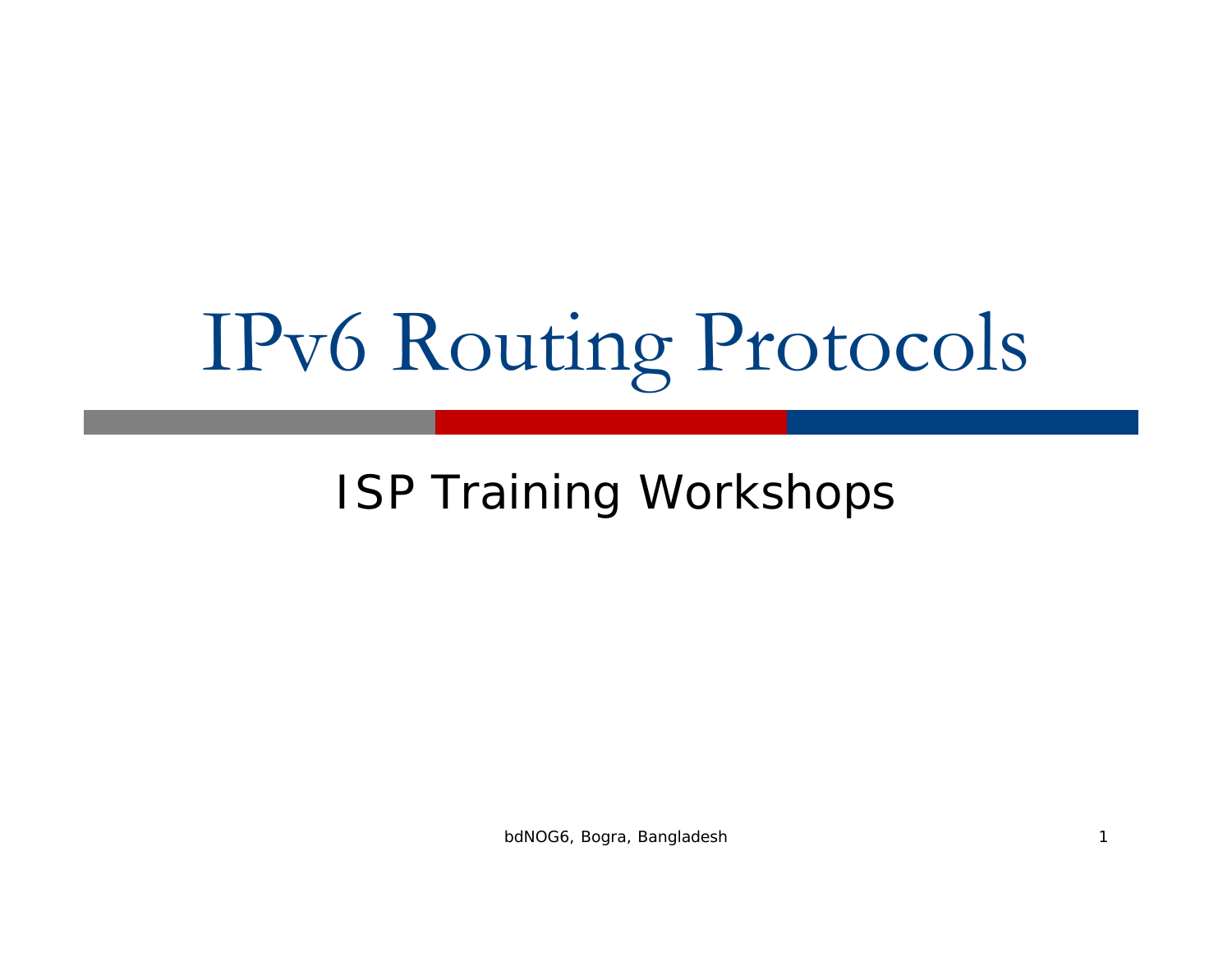# Initial IPv6 Configuration for Cisco IOS

bdNOG6, Bogra, Bangladesh 2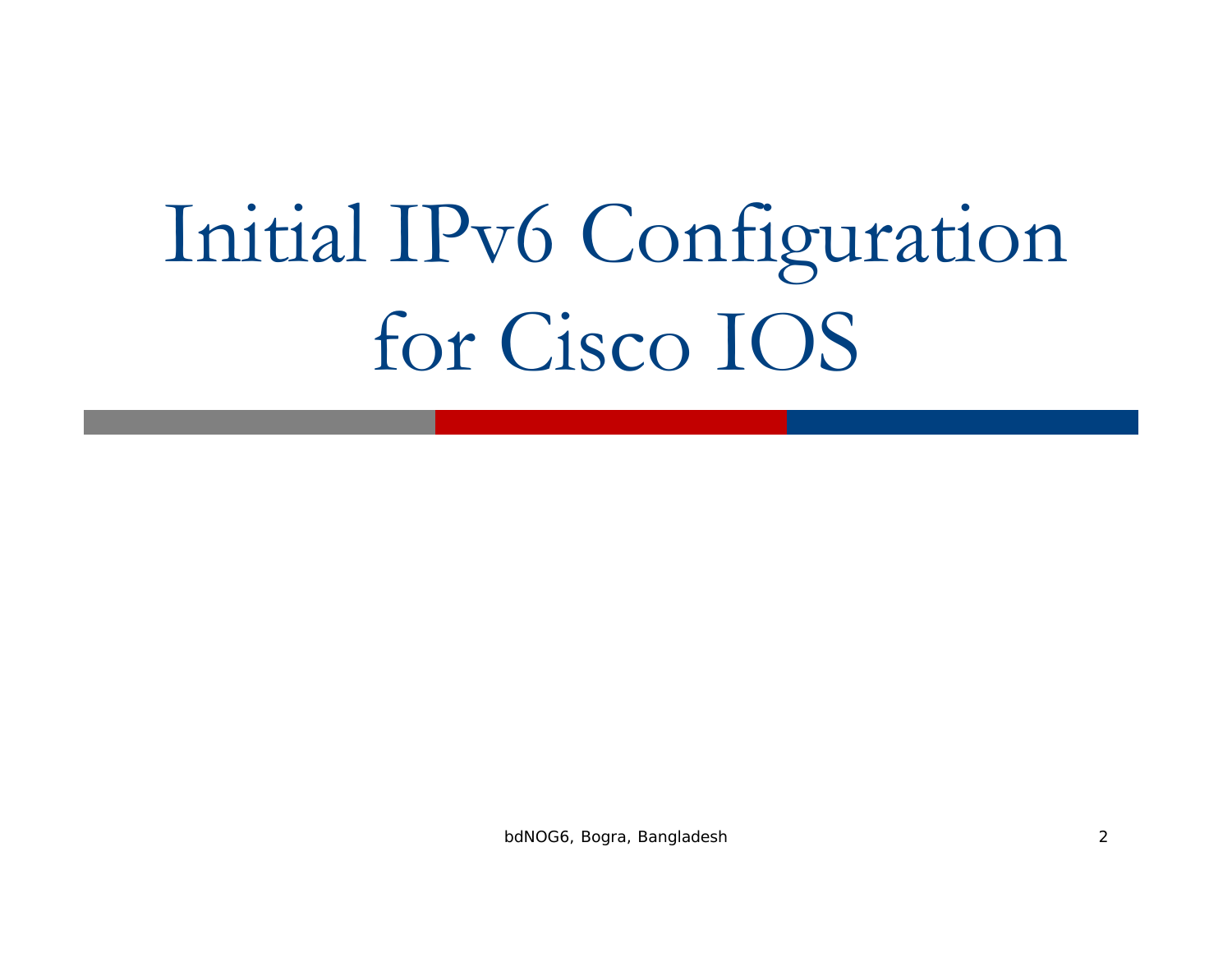## IPv6 Configuration on Cisco IOS

□ To enable IPv6 the following global commands are required:

**Router(config)# ipv6 unicast-routing**

- **Also enable IPv6 CEF (not on by default) Router(config)# ipv6 cef**
- **Also disable IPv6 Source Routing (enabled by** default):

**Router(config)# no ipv6 source-routing**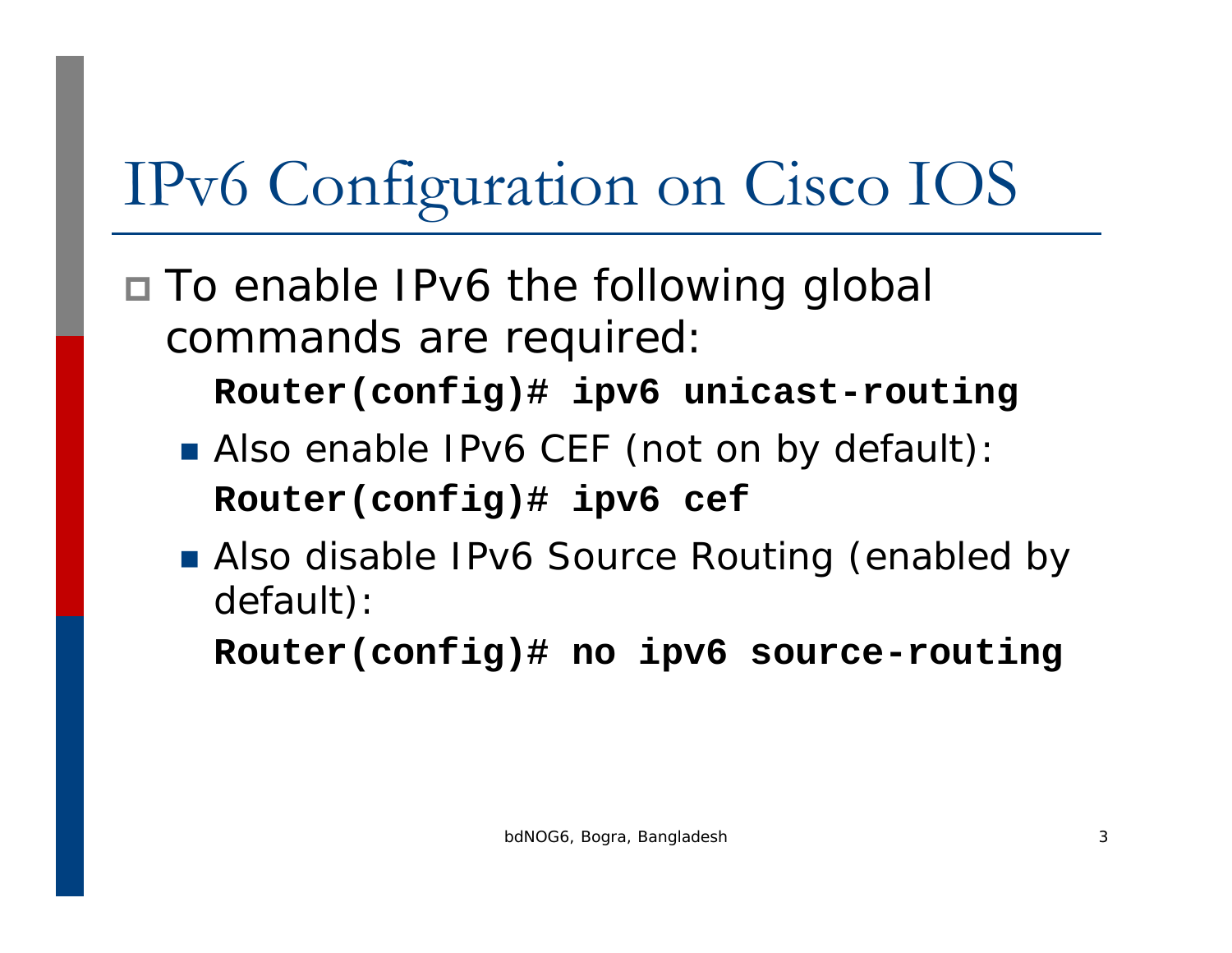## IPv6 Configuration

 To configure a global or unique-local IPv6 address the following interface command should be entered:

**Router(config-if)# ipv6 address X:X..X:X/prefix**

 To configure an EUI-64 based IPv6 address the following interface command should be entered:

**Router(config-if)# ipv6 address X:X::/prefix eui-64**

■ EUI-64 is not helpful on a router and is not recommended

bdNOG6, Bogra, Bangladesh 4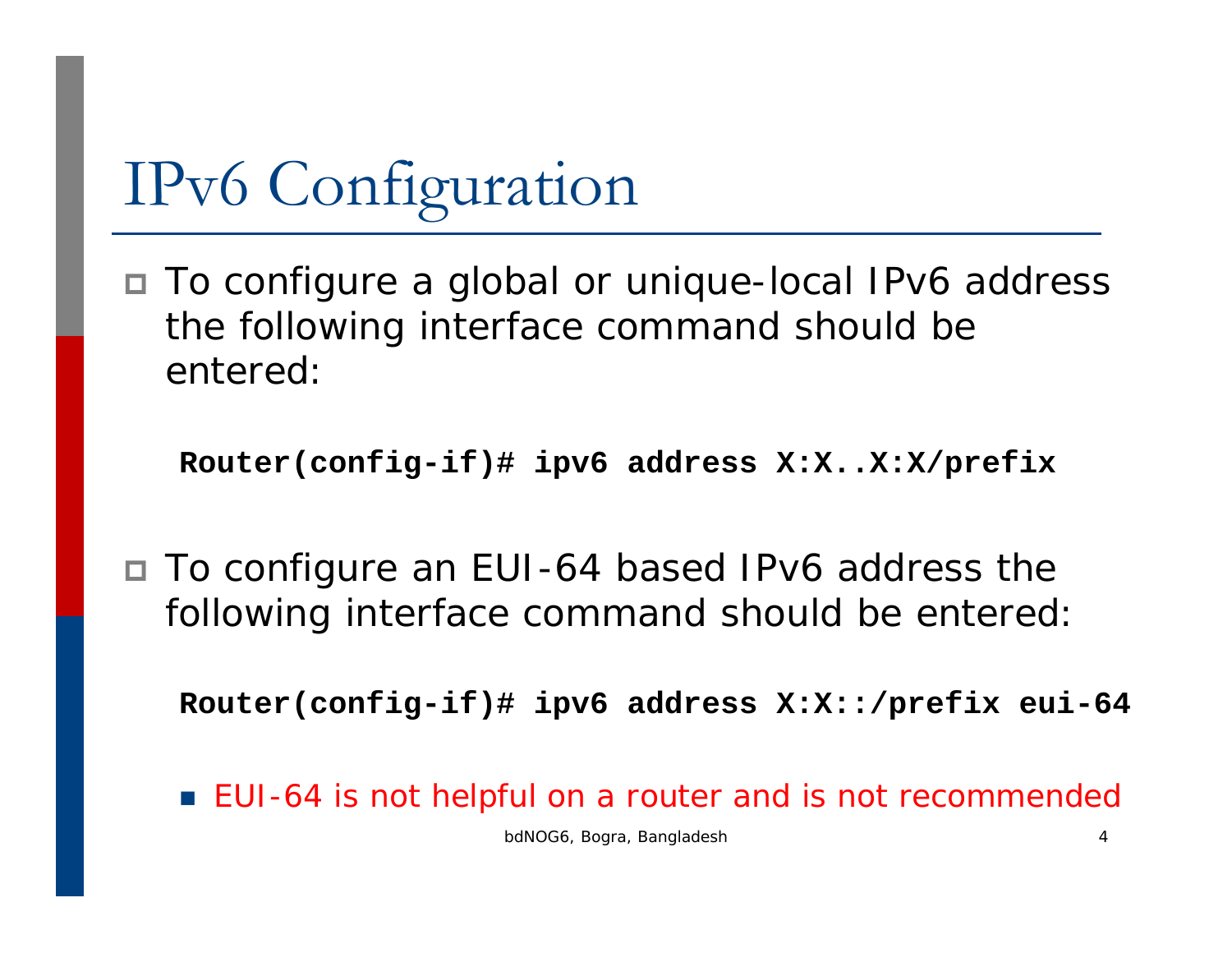# IPv6 Configuration

- □ If no global IPv6 address is required on an interface, yet it needs to carry IPv6 traffic:
	- **Enable IPv6 on that interface using**

```
Router(config-if)# ipv6 enable
```
- Which will result in a link-local IPv6 address being constructed automatically
- **FE80:: is concatenated with the Interface ID to give:** FE80::interface-id
- Configuring an IPv6 address (whether global or unique-local) will also result in a link-local IPv6 address being created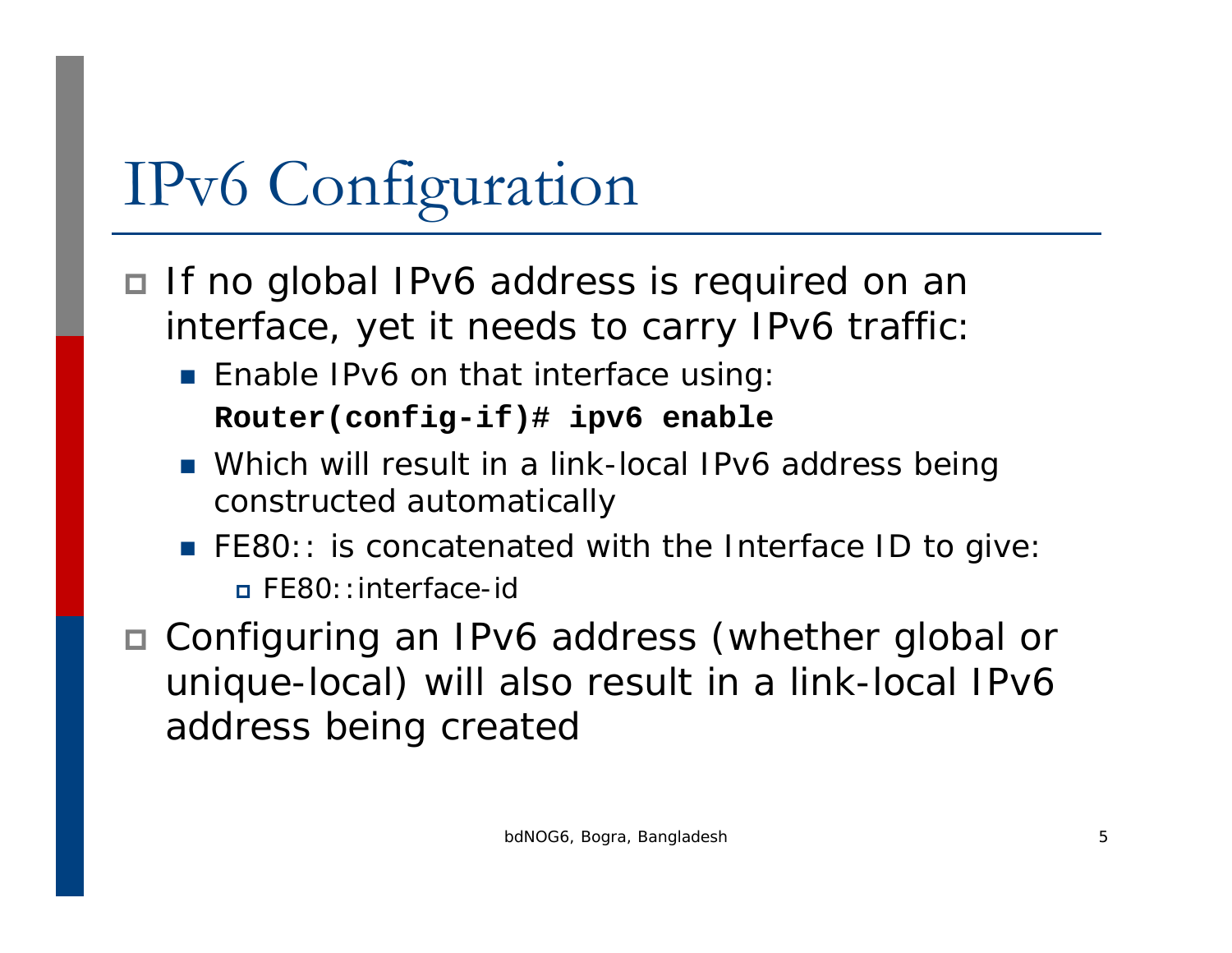### IPv6 Configuration

```
Router1# conf t
Router1(config)# ipv6 unicast-routing
Router1(config)# ipv6 cef
Router1(config)# int fast 0/0
Router1(config-int)# ipv6 enable
Router1(config-int)# ^Z
Router1#sh ipv6 interface fast 0/0 
FastEthernet0/0 is up, line protocol is up
  IPv6 is enabled, link-local address is FE80::A8B9:C0FF:FE00:F11D 
  No global unicast address is configured
  Joined group address(es):
    FF02::1FF02::2FF02::1:FF00:F11DMTU is 1500 bytes
  ICMP error messages limited to one every 100 milliseconds
  <code>ICMP</code> redirects are enabl_{\tiny{\textbf{B}\textbf{R}\textbf{G}6,\;\textbf{B}o\textbf{g}ra, \;\textbf{B}an\textbf{g}ladesh} _{6}
```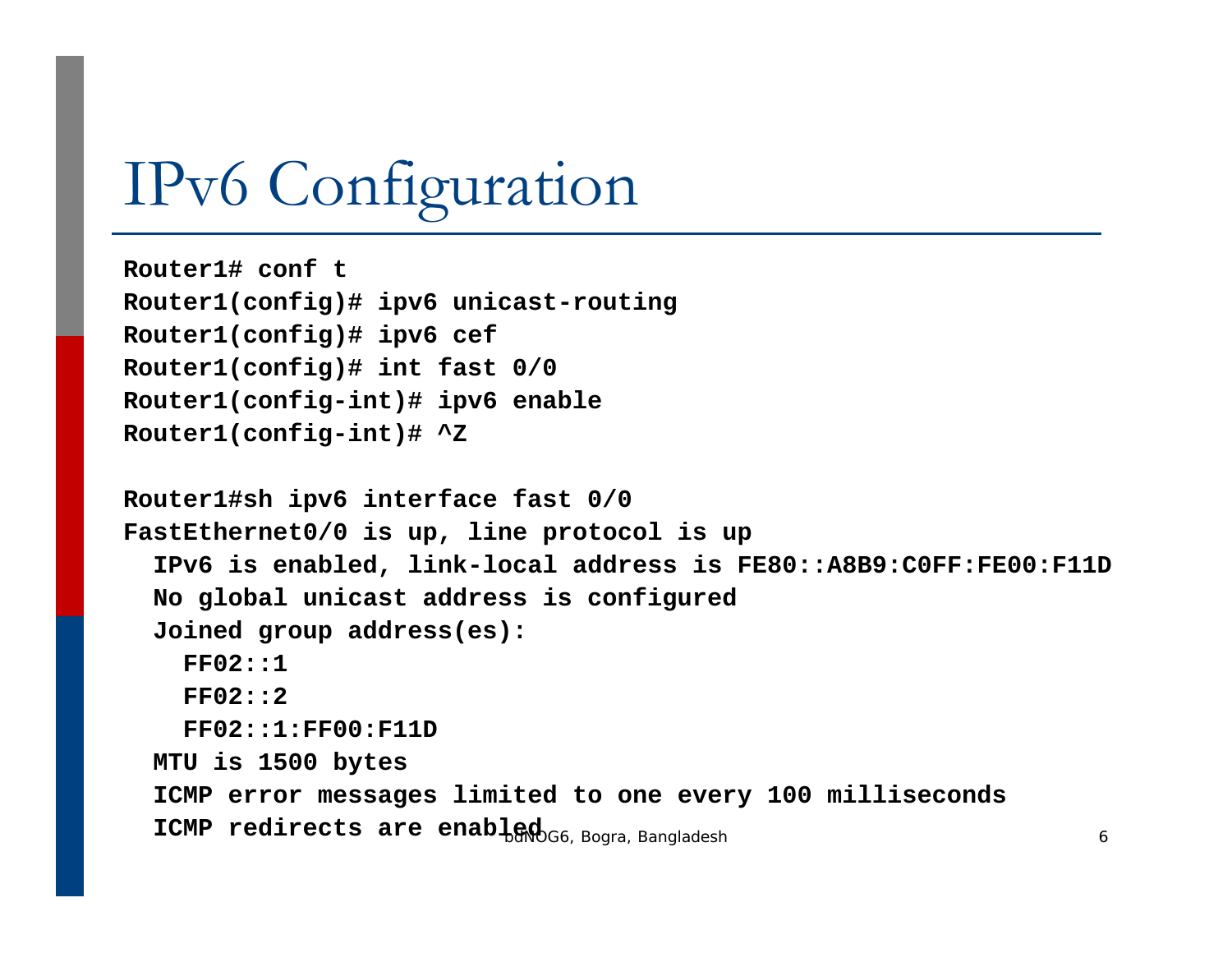#### IPv6 Configuration – EUI64

```
Router1#sh ipv6 interface fast 0/0 
FastEthernet0/0 is up, line protocol is up
  IPv6 is enabled, link-local address is FE80::A8B9:C0FF:FE00:F11D
 Global unicast address(es):
    2001:DB8::A8B9:C0FF:FE00:F11D, subnet is 2001:DB8::/64 [EUI]
  Joined group address(es):
    FF02::1FF02::2FF02::1:FF00:F11DMTU is 1500 bytes
  ICMP error messages limited to one every 100 milliseconds
  ICMP redirects are enabledND DAD is enabled, number of DAD attempts: 1
  ND reachable time is 30000 millisecondsND advertised reachable time is 0 millisecondsND advertised retransmit interval is 0 millisecondsND router advertisements are sent every 200 seconds
  {\tt ND} router advertisements<sub>dNOG6</sub>ye<sub>of</sub>for any acconds
  Hosts use stateless autoconfig for addresses.
```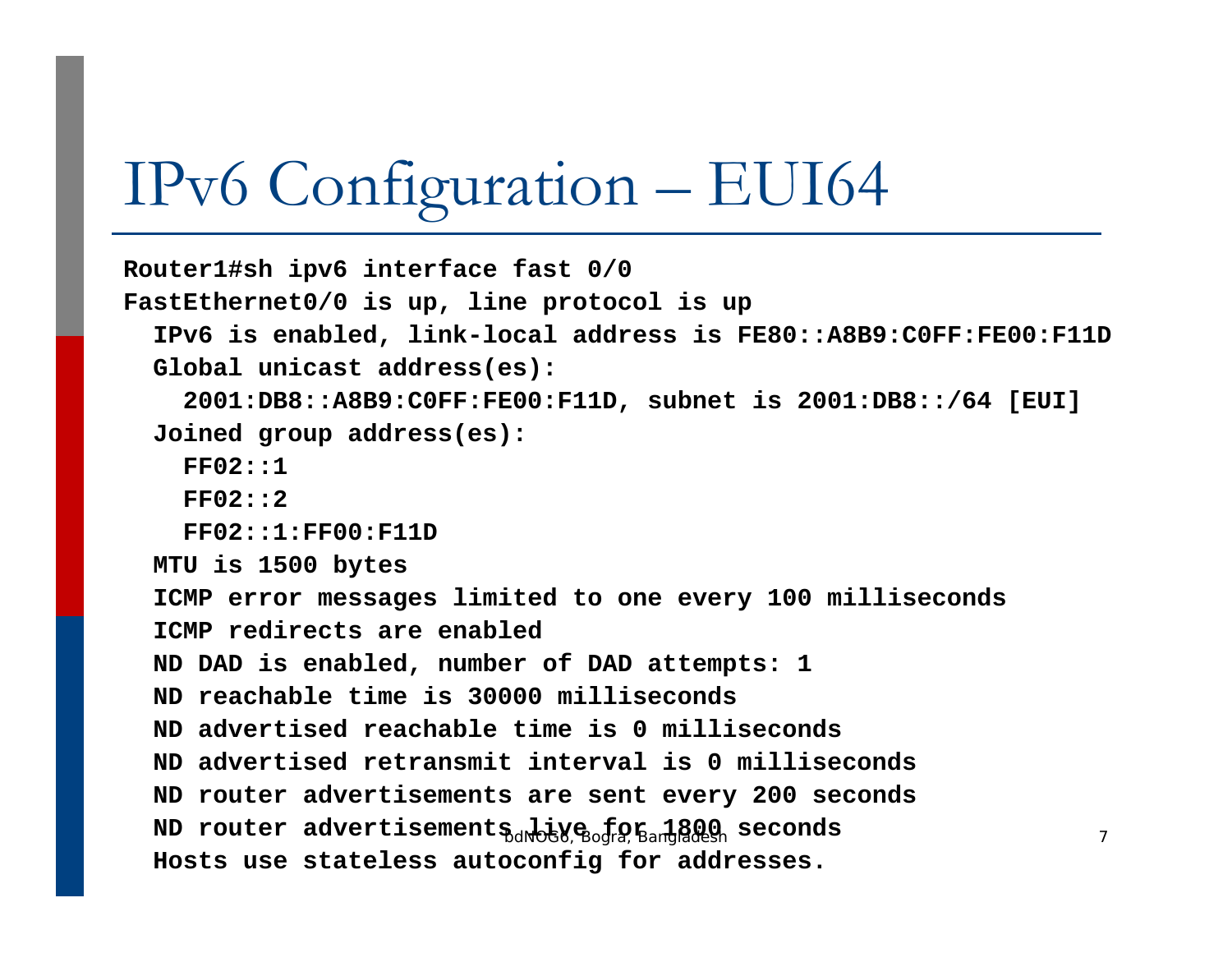#### IPv6 Configuration – Static

```
Router1#sh ipv6 int fast 0/0
FastEthernet0/0 is up, line protocol is up
  IPv6 is enabled, link-local address is FE80::A8B9:C0FF:FE00:F11D
  Global unicast address(es):
    2001:DB8::2, subnet is 2001:DB8::/64 
  Joined group address(es):
    FF02::1FF02::2FF02::1:FF08:2FF02::1:FF00:F11DICMP error messages limited to one every 100 milliseconds
  ICMP redirects are enabledND DAD is enabled, number of DAD attempts: 1
  ND reachable time is 30000 millisecondsND advertised reachable time is 0 millisecondsND advertised retransmit interval is 0 millisecondsND router advertisements are sent every 200 seconds
  {\tt ND} router advertisements<sub>dNOG6</sub>ye<sub>oo</sub>for and all seconds _{8}Hosts use stateless autoconfig for addresses.
```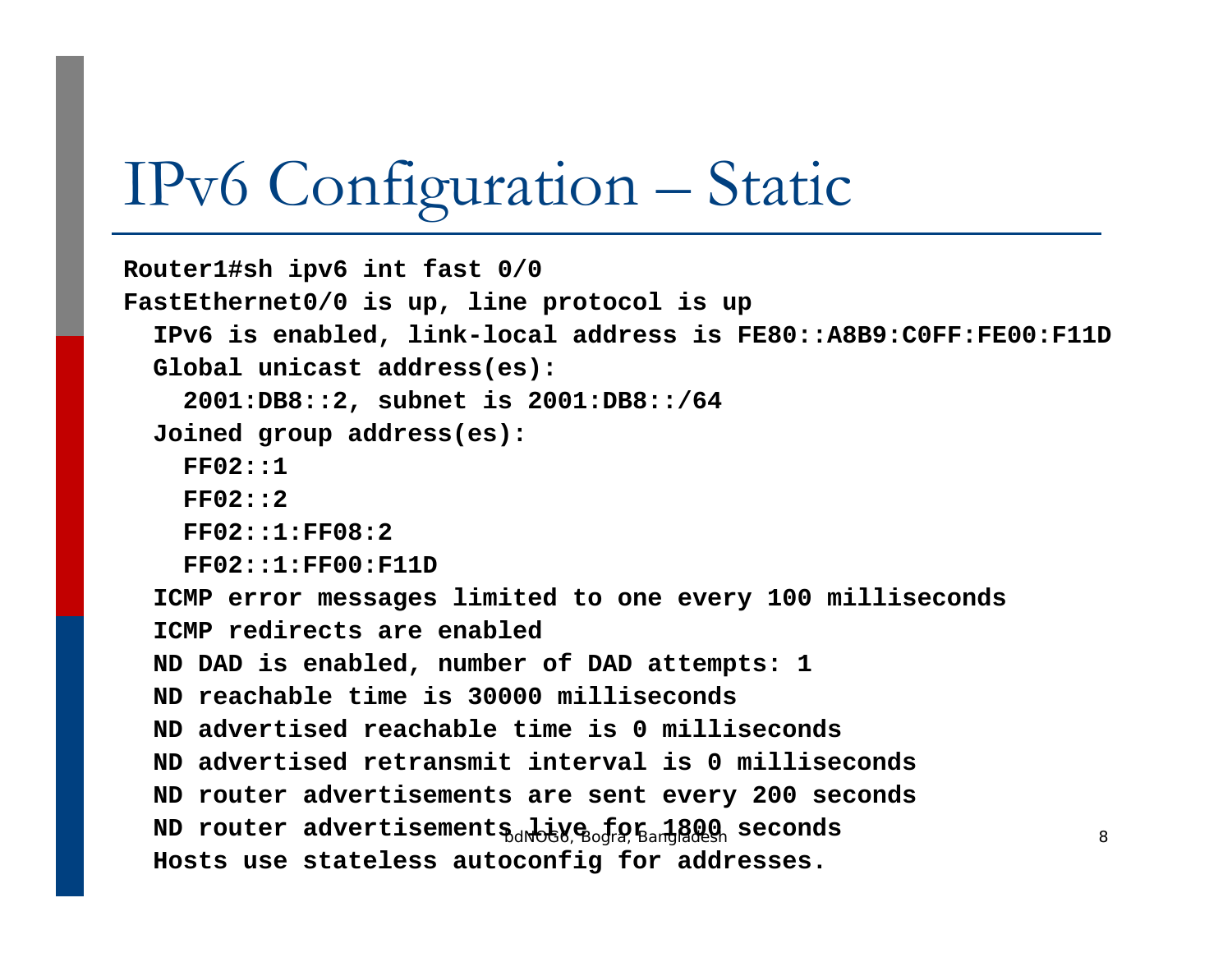# Routing Protocols

bdNOG6, Bogra, Bangladesh 9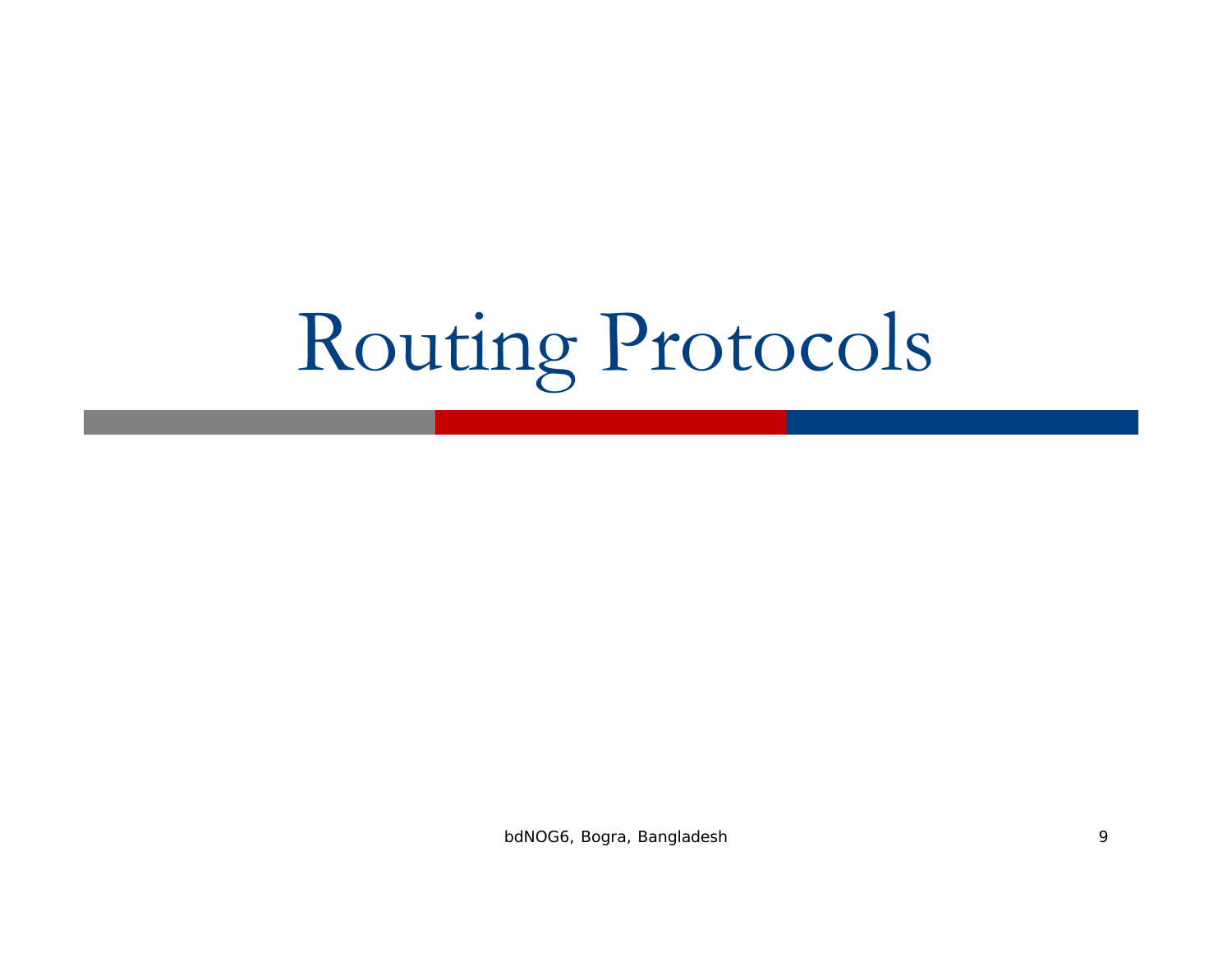## Static Routing

#### $\Box$  Syntax is

■ ipv6 route ipv6-prefix/prefix-length {ipv6-address | interface-type interface-number} [administrativedistance]

#### Static Route

**ipv6 route 2001:DB8::/64 2001:DB8:0:ABCD::1 150** 

■ Routes packets for network 2001:db8::/64 to a networking device at 2001:DB8:0:ABCD::1 with an administrative distance of 150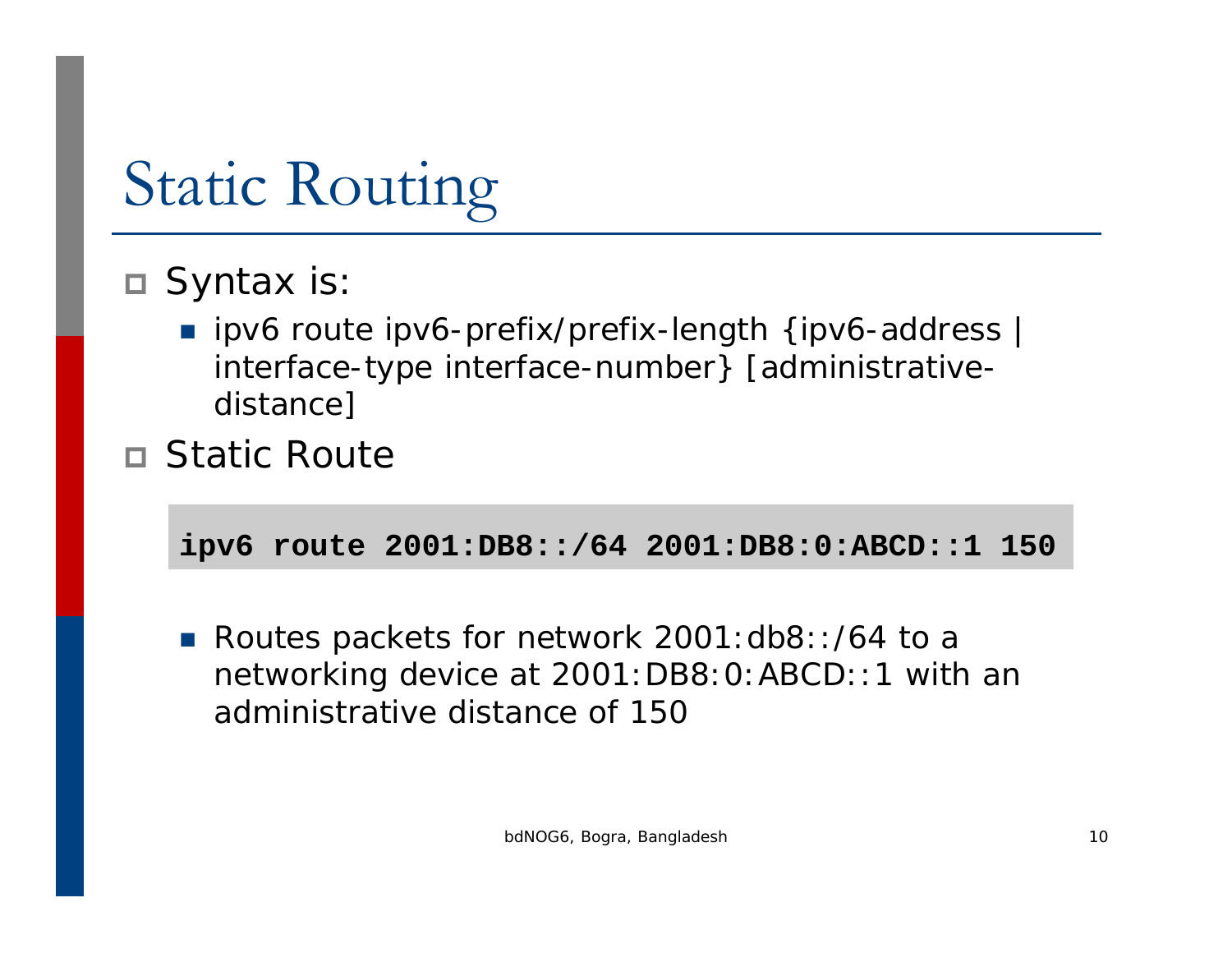### Default Routing Example

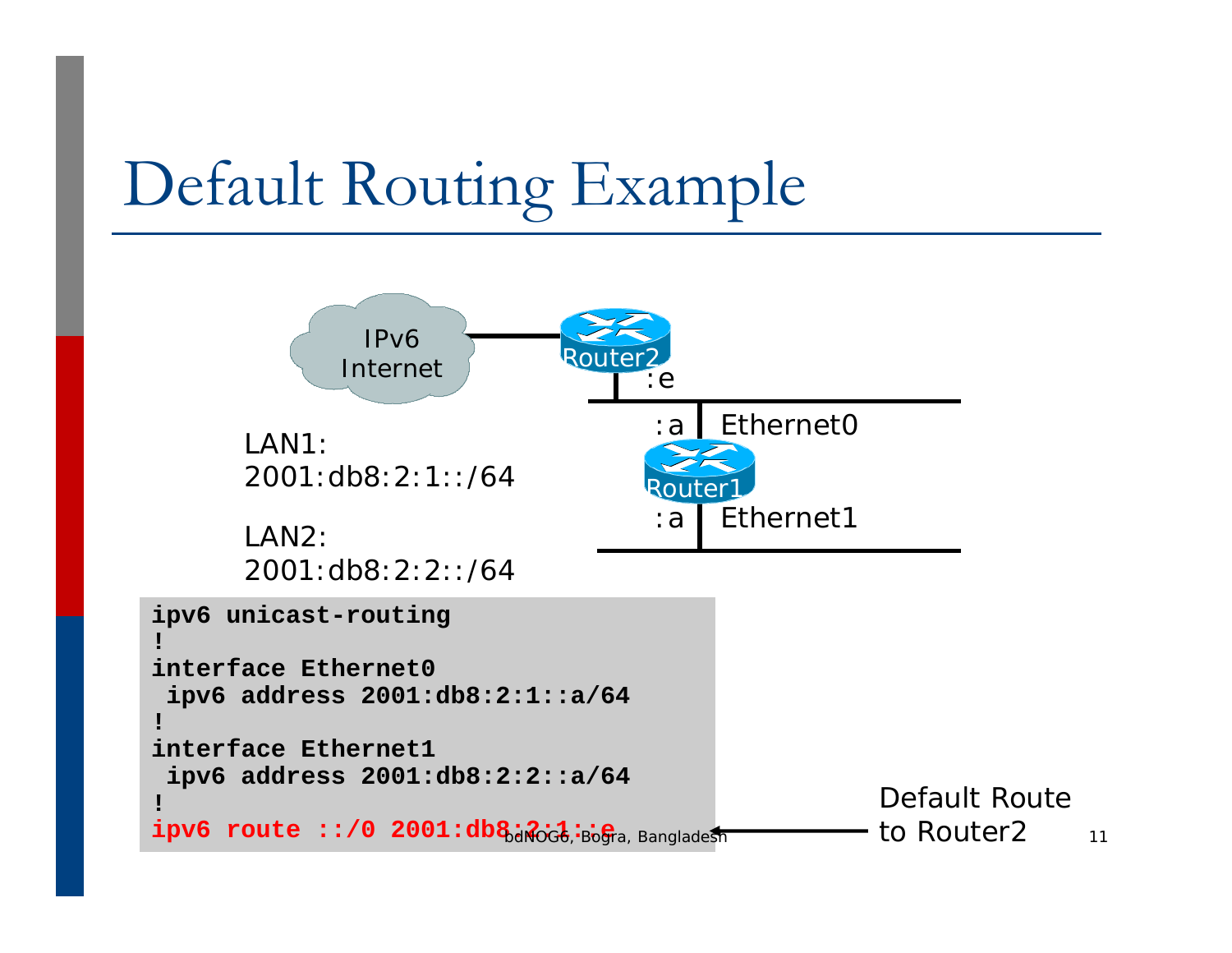# Dynamic Routing Protocols in IPv6

#### ■ Dynamic Routing in IPv6 is unchanged from IPv4

- IPv6 has 2 types of routing protocols: IGP and EGP
- P) IPv6 still uses the longest-prefix match routing algorithm

□ IGP

- RIPng (RFC 2080)
- Cisco EIGRP for IPv6
- OSPFv3 (RFC 5340)
- Integrated IS-ISv6 (RFC 5308)
- $\Box$  EGP
	- MP-BGP4 (RFC 4760 and RFC 2545)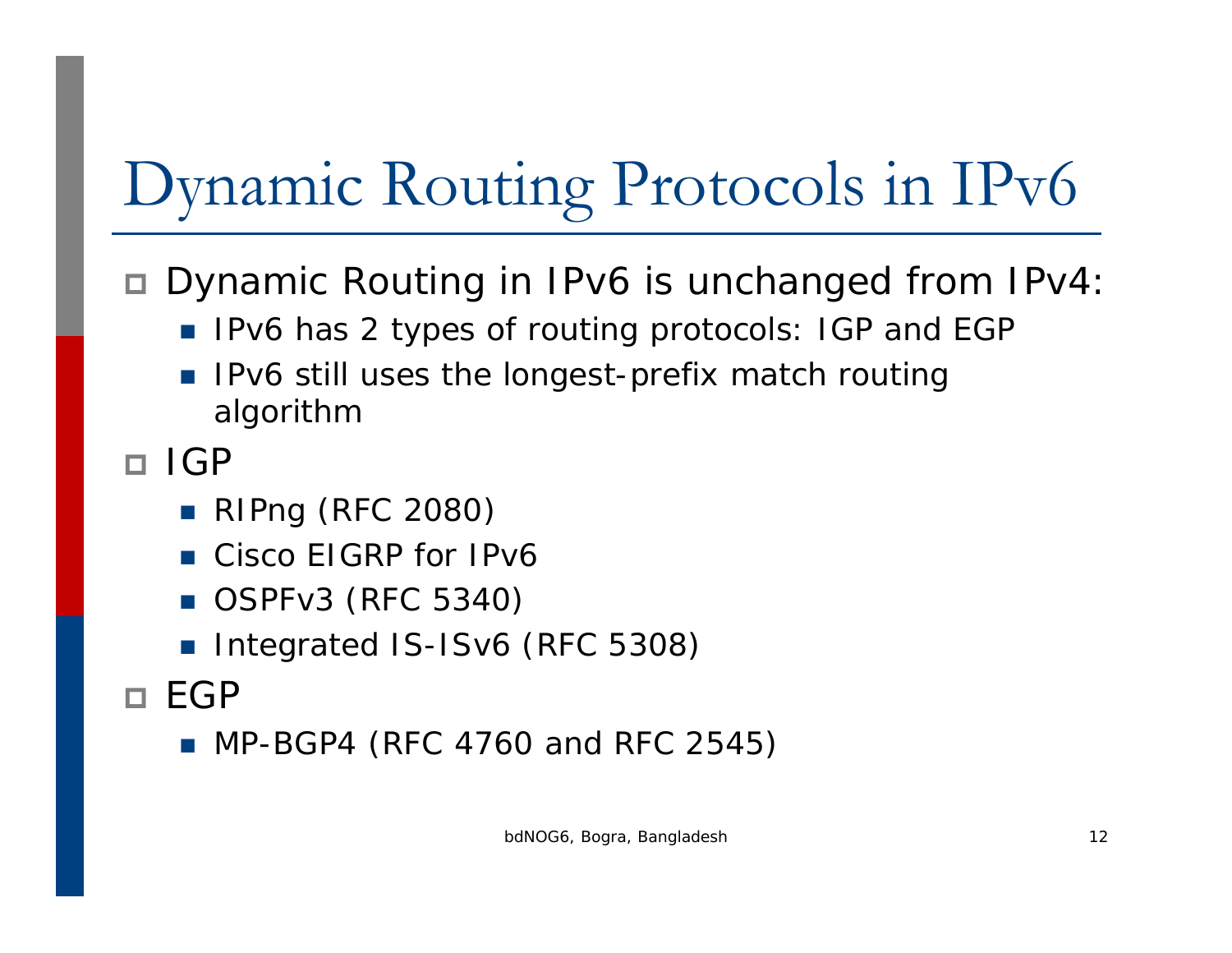# Configuring Routing Protocols

 $\Box$ Dynamic routing protocols require router-id

- Router-id is a 32 bit integer
- IOS auto-generates these from loopback interface address if configured, else highest IPv4 address on the router
- Most ISPs will deploy IPv6 dual stack so router-id will be automatically created
- □ Early adopters choosing to deploy IPv6 in the total absence of any IPv4 addressing need to be aware:
	- **Router-id needs to be manually configured**:

**ipv6 router ospf 100 router-id 10.1.1.4**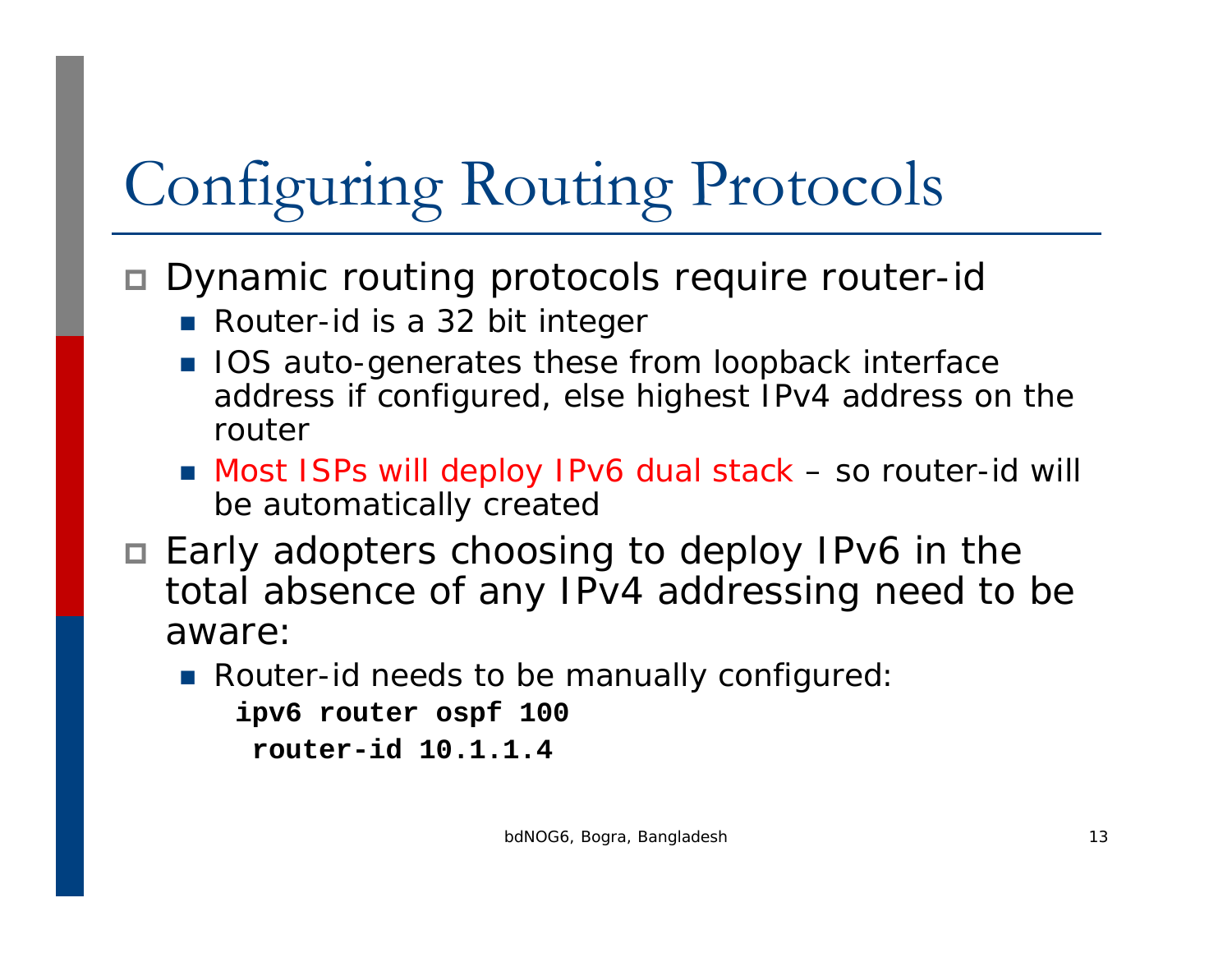# RIPng

- □ For the ISP industry, simply don't go here
- □ ISPs do not use RIP in any form unless there is absolutely no alternative
	- **And there usually is**
- RIPng was used in the early days of the IPv6 test network
	- Sensible routing protocols such as OSPF and BGP rapidly replaced RIPng when they became available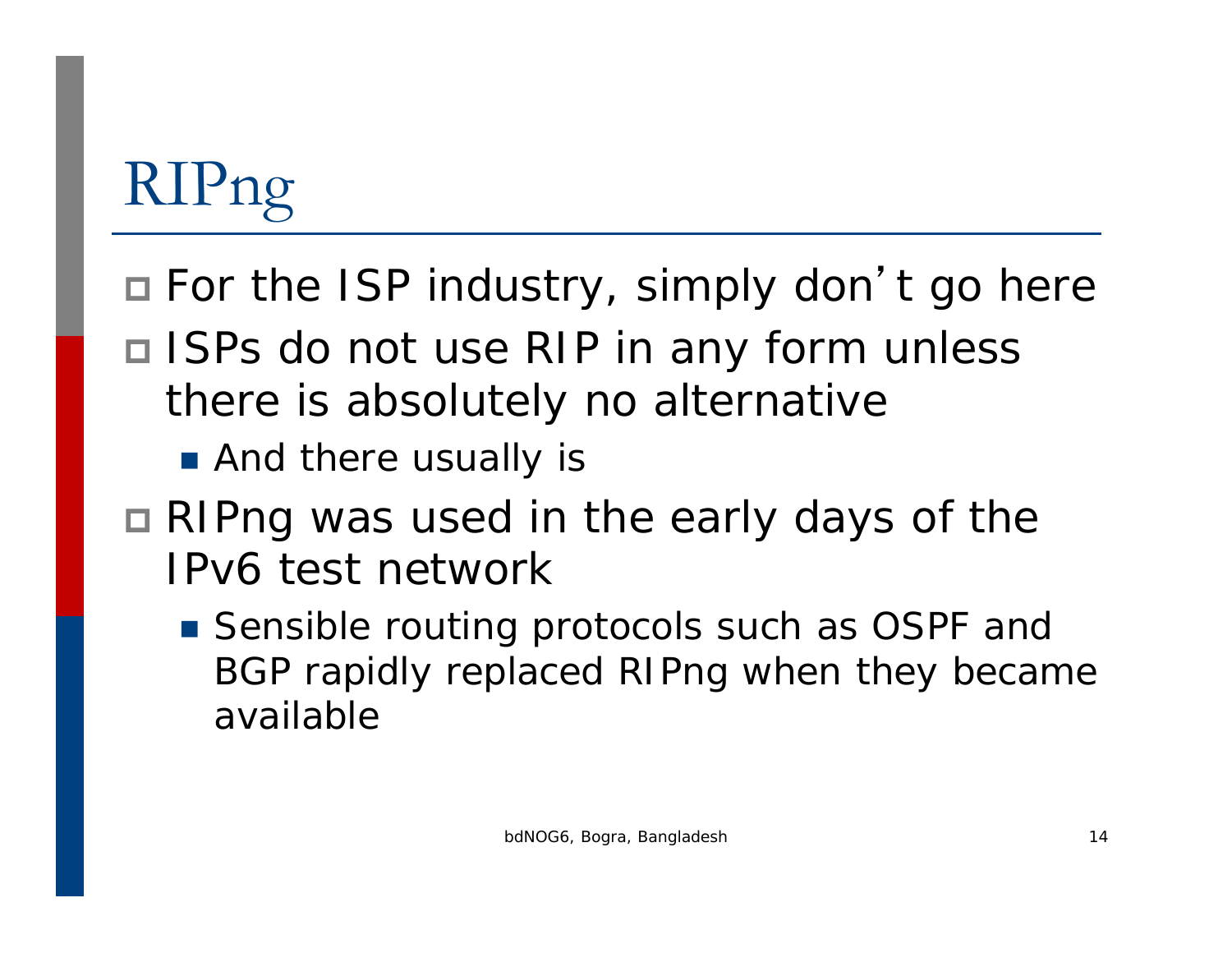#### EIGRP for IPv6

#### ■ Cisco EIGRP has had IPv6 protocol support addec

- **Just another protocol module (IP, IPX, AppleTalk) with** three new  $TUVs$ .
	- IPv6\_REQUEST\_TYPE (0X0401)
	- IPv6\_METRIC\_TYPE (0X0402)
	- IPv6\_EXTERIOR\_TYPE (0X0403)
- Router-ID is still 32-bit, protocol is still 88
- Uses similar CLI to existing IPv4 protocol support
- □ Easy deployment path for existing IPv4 EIGRP users
- ◘ In Cisco IOS Release 12.4 onwards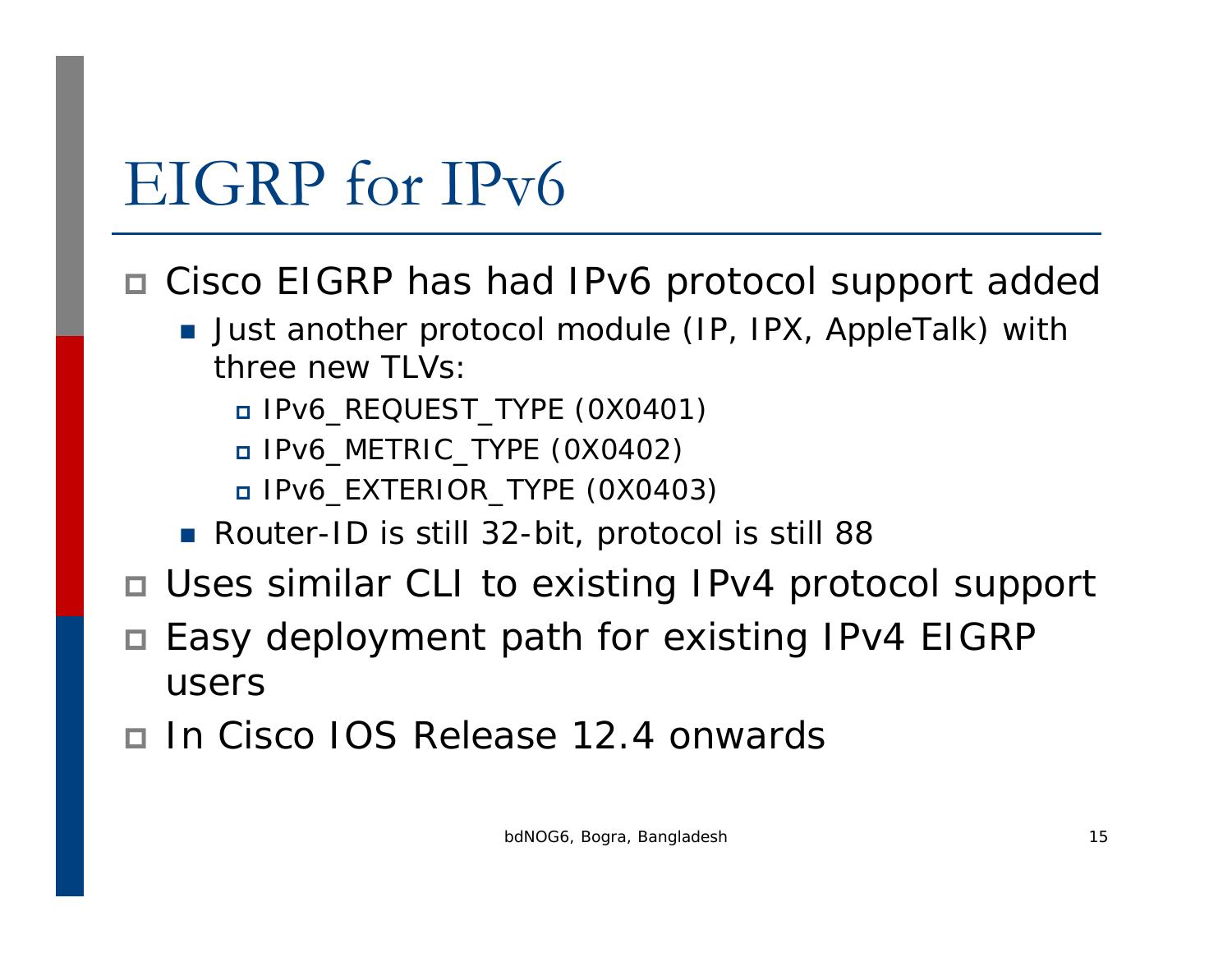### EIGRP for IPv6

#### Some differences:

- **Hellos are sourced from the link-local address and** destined to FF02::A (all EIGRP routers). This means that neighbors do not have to share the same global prefix (with the exception of explicitly specified neighbours where traffic is unicasted).
- Automatic summarisation is disabled by default for IPv6 (unlike IPv4)
- No split-horizon in the case of EIGRP for IPv6 (because IPv6 supports multiple prefixes per interface)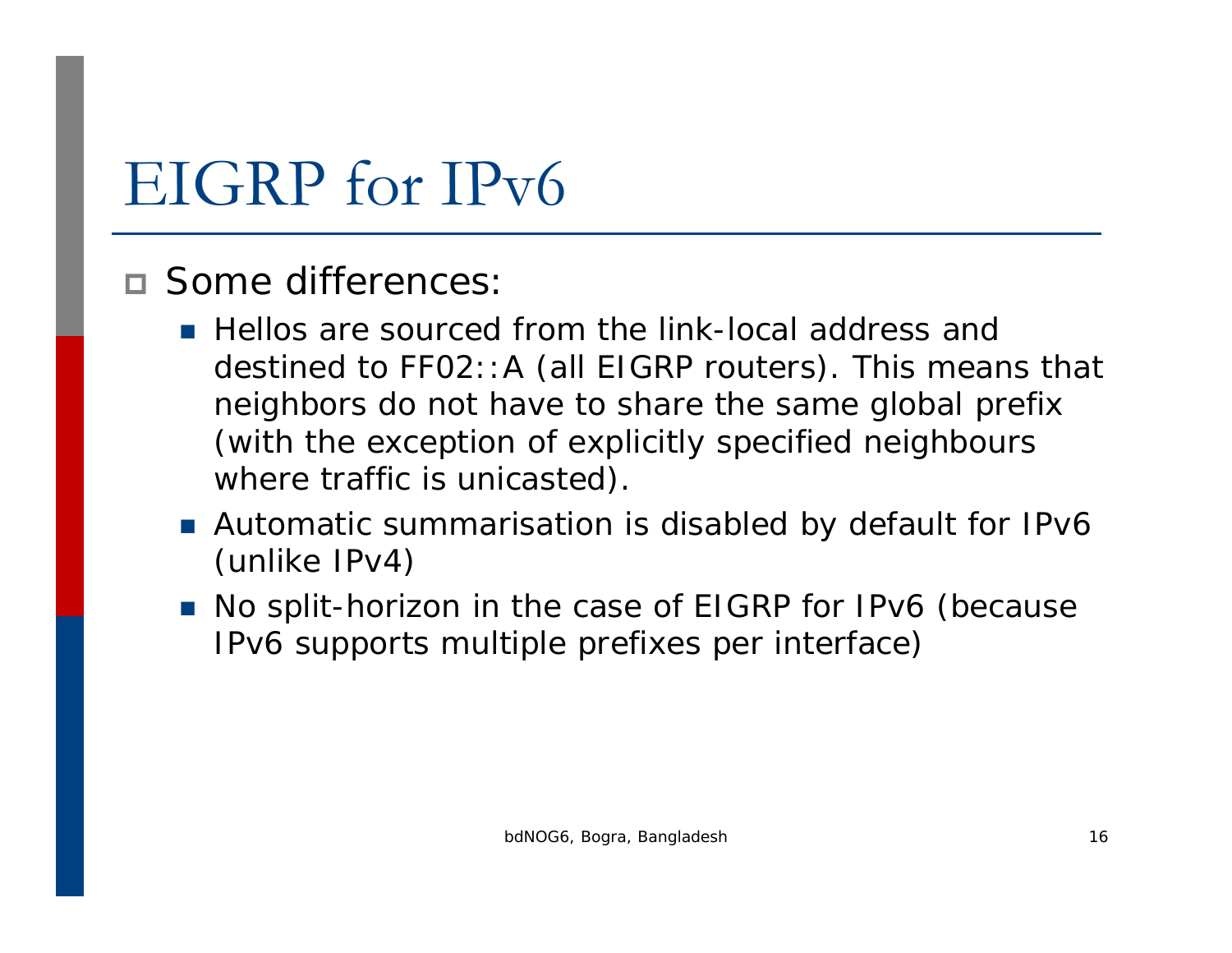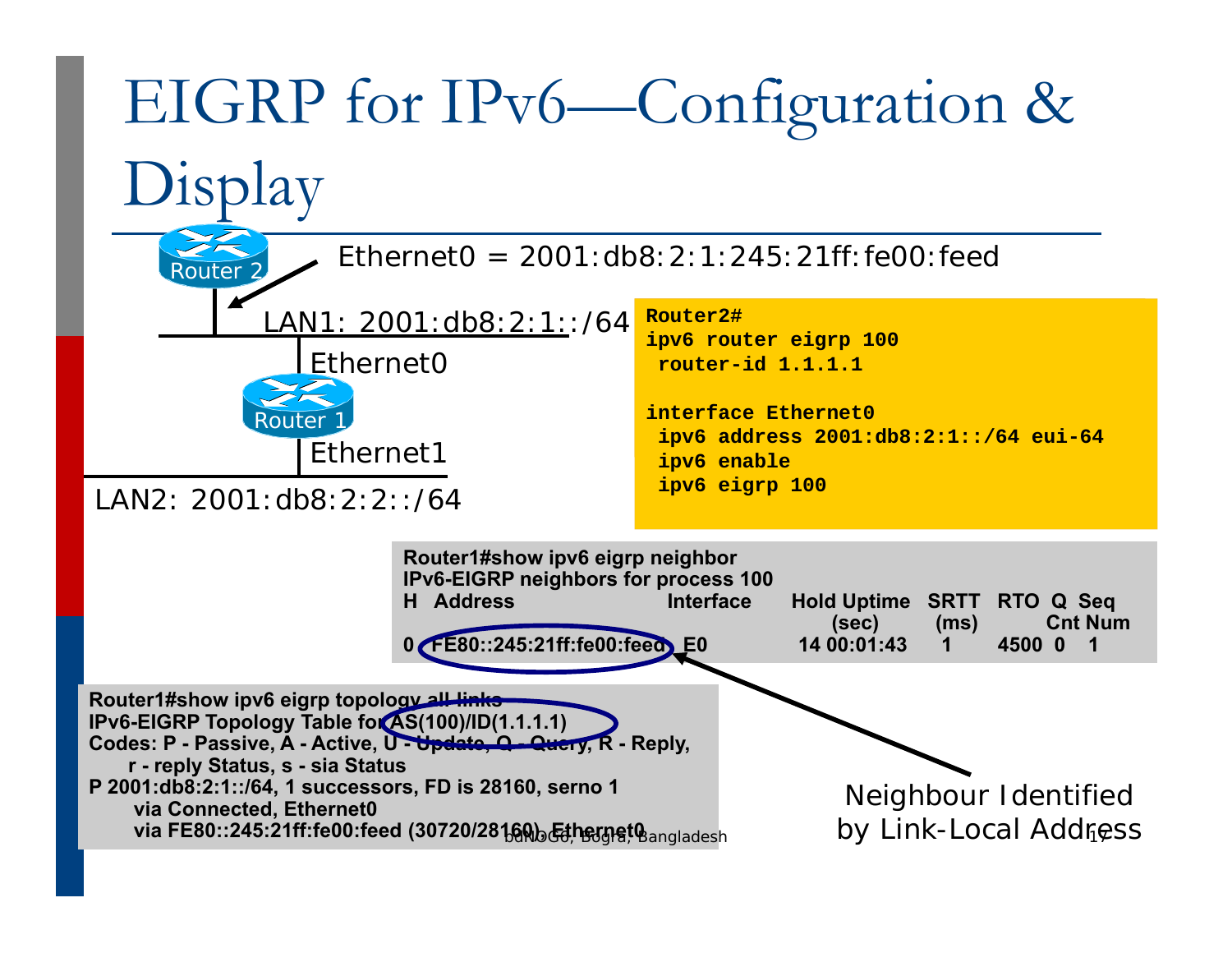### OSPFv3 overview

- OSPFv3 is OSPF for IPv6 (RFC 5340)
- Based on OSPFv2, with enhancements
- □ Distributes IPv6 prefixes
- □ Runs directly over IPv6
- Ships-in-the-night with OSPFv2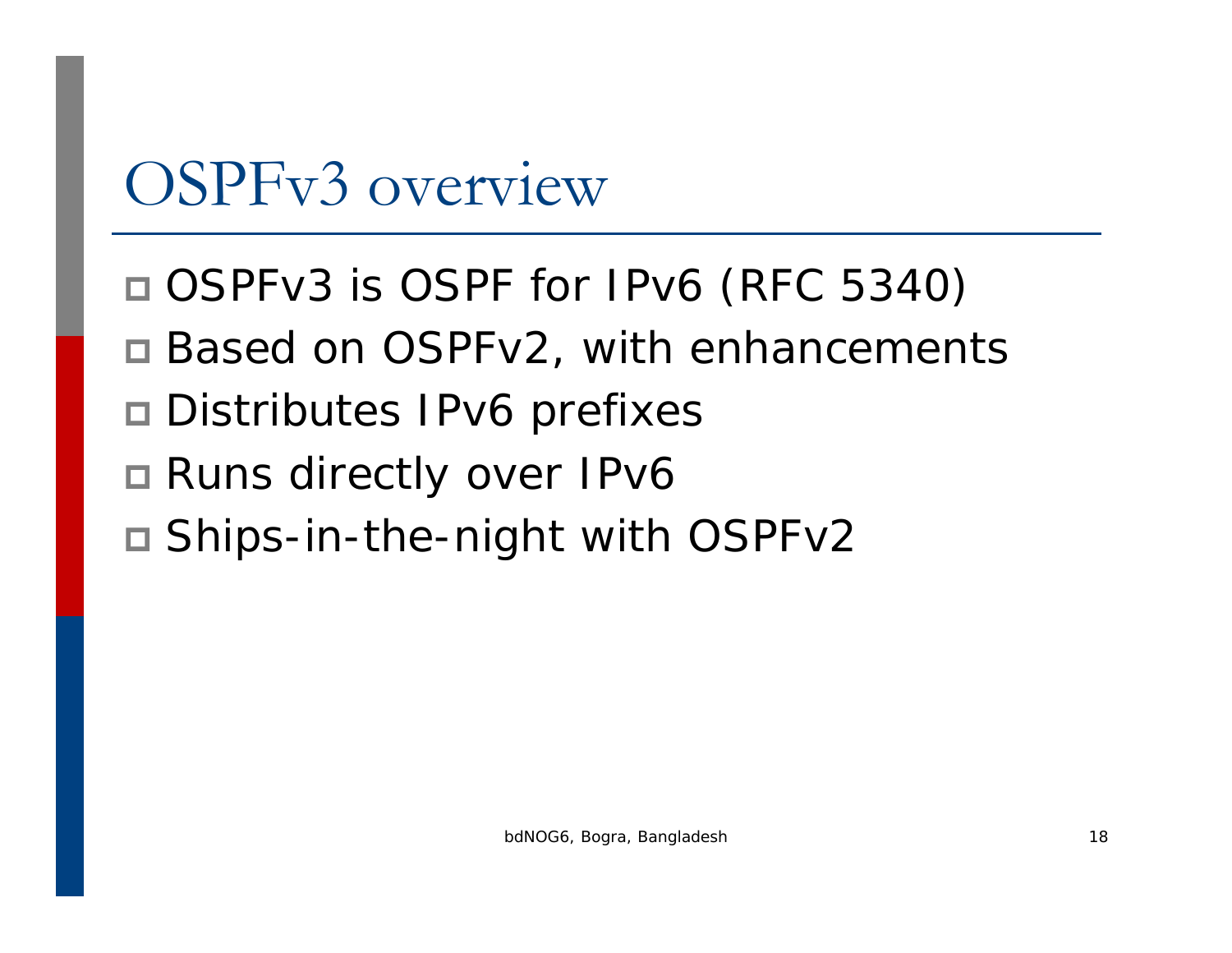### Differences from OSPFv2

- Runs over a link, not a subnet
	- **Multiple instances per link**
- Topology not IPv6 specific
	- Router ID
	- Link ID
- Standard authentication mechanisms
- Uses link local addresses
- Generalized flooding scope
- Two new LSA types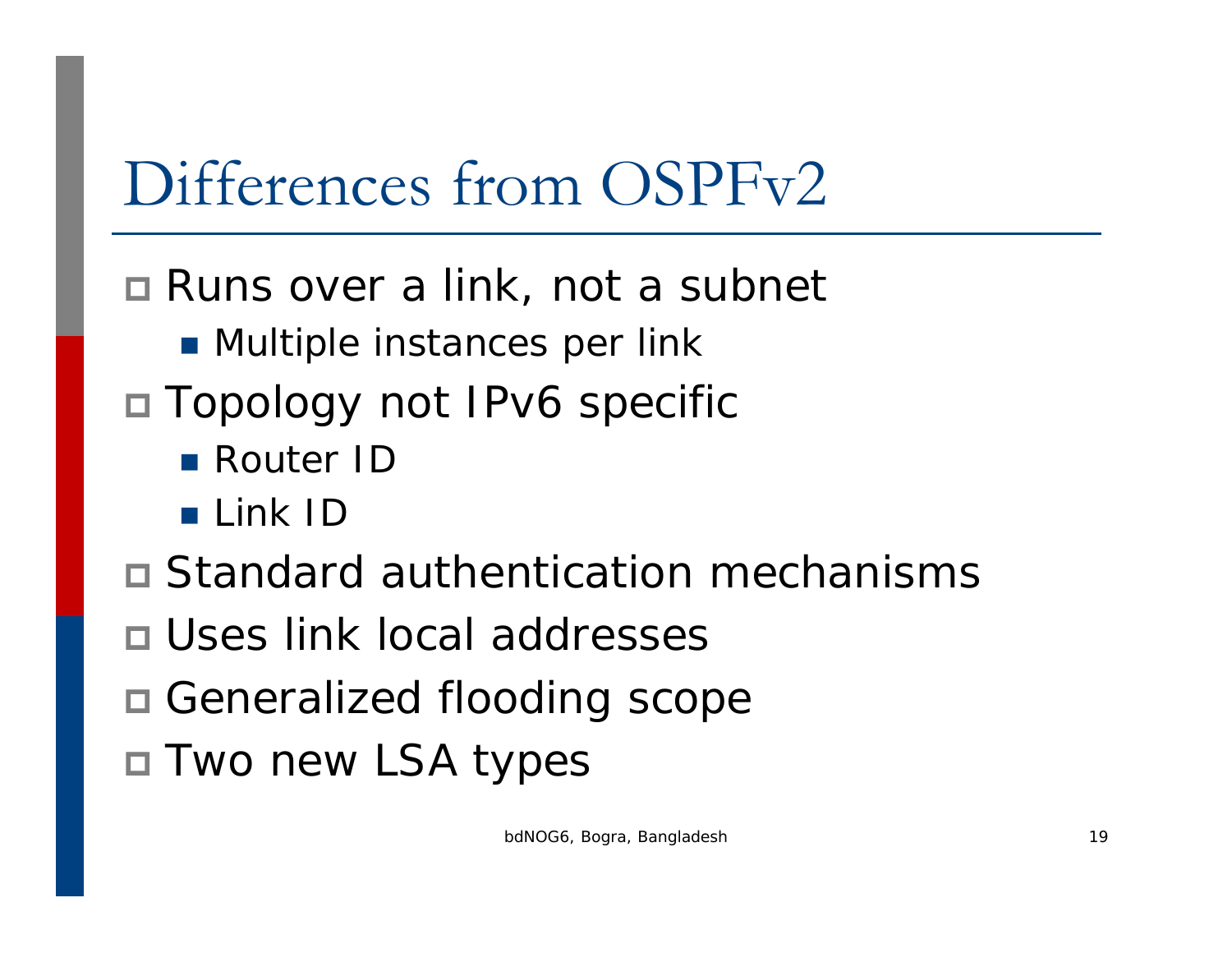### OSPFv3 configuration example

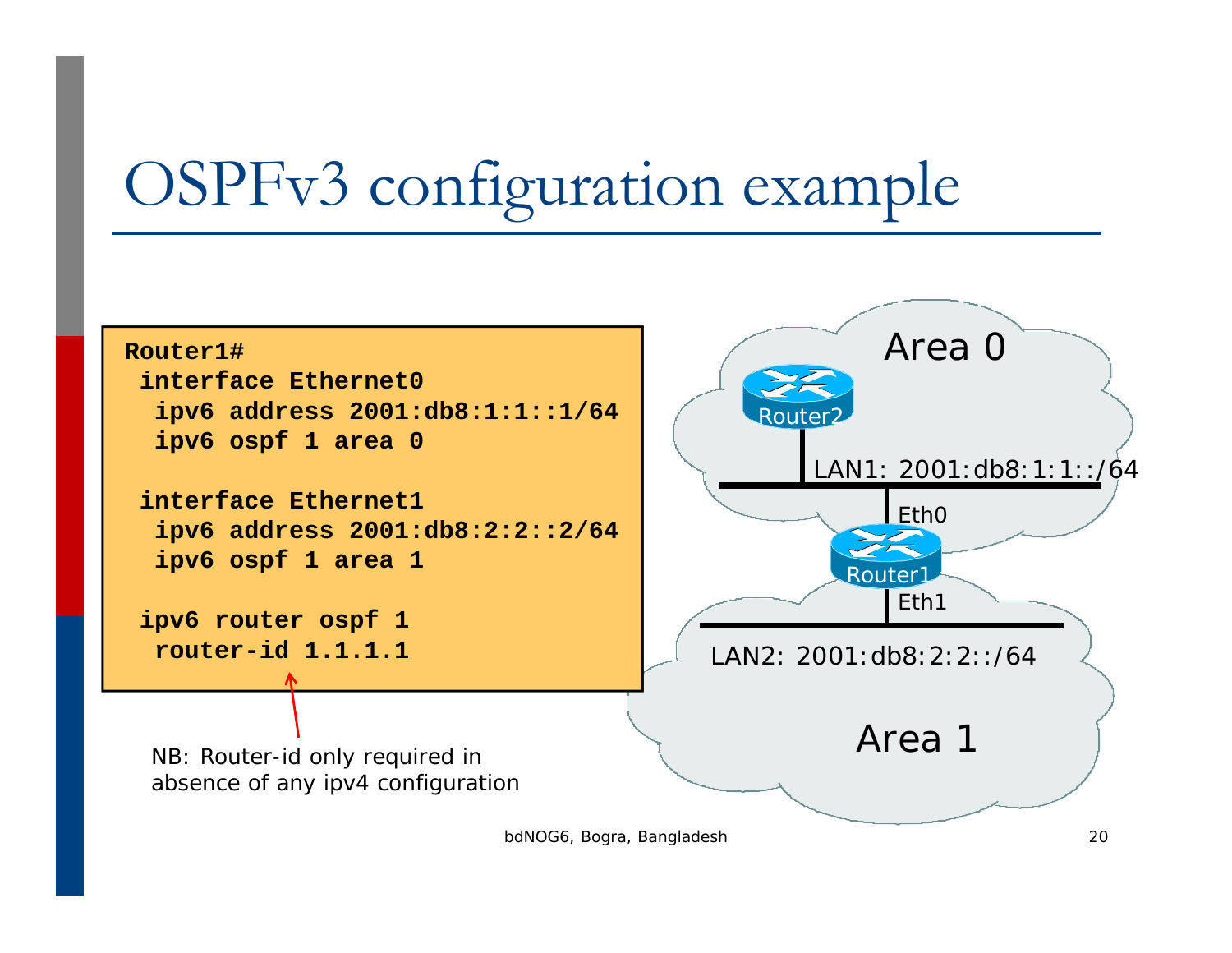### ISIS Standards History

- □ ISO 10589 specifies the OSI IS-IS routing protocol for CLNS traffic
- RFC 1195 added IPv4 support
	- Also known as Integrated IS-IS (I/IS-IS)
	- **I** I/IS-IS runs on top of the Data Link Layer
- RFC5308 adds IPv6 address family support
- RFC5120 defines Multi-Topology concept
	- **•** Permits IPv4 and IPv6 topologies which are not identical
	- F Permits roll out of IPv6 without impacting IPv4 operations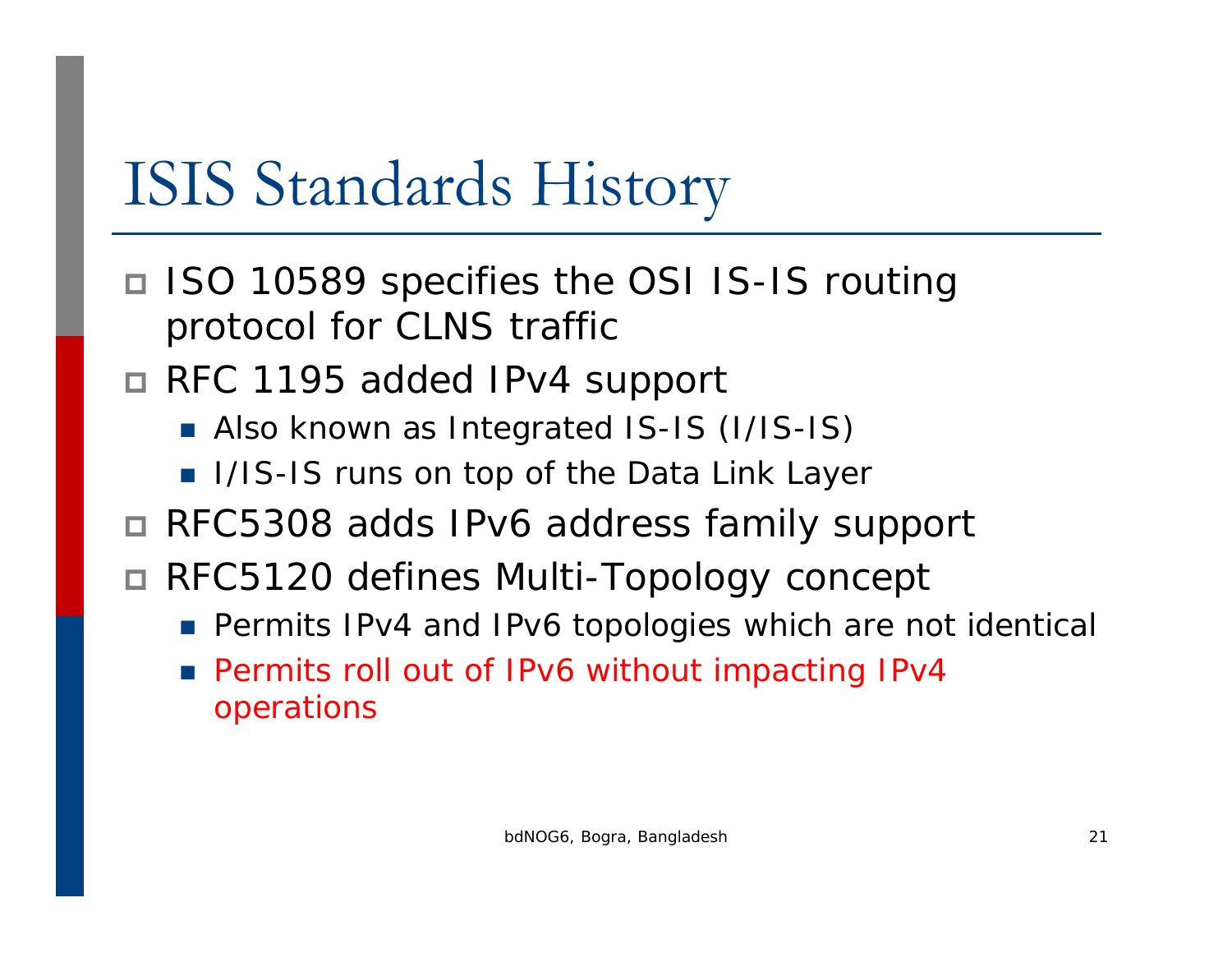# Cisco IOS IS-IS dual stack configuration



LAN2: 2001:db8:2::a/64

Dual IPv4/IPv6 configuration. Redistributing both IPv6 static routes and IPv4 static routes<sub>bdNOG6, Bogra, Bangladesh</sub>

#### **Router1#**

**interface ethernet 1ip address 10.1.1.1 255.255.255.0 ipv6 address 2001:db8:1::a/64 ip router isis ipv6 router isis**

```
interface ethernet 2ip address 10.2.1.1 255.255.255.0
ipv6 address 2001:db8:2::a/64
ip router isis
ipv6 router isis
```
**router isisnet 42.0001.0000.0000.072c.00metric-style wide**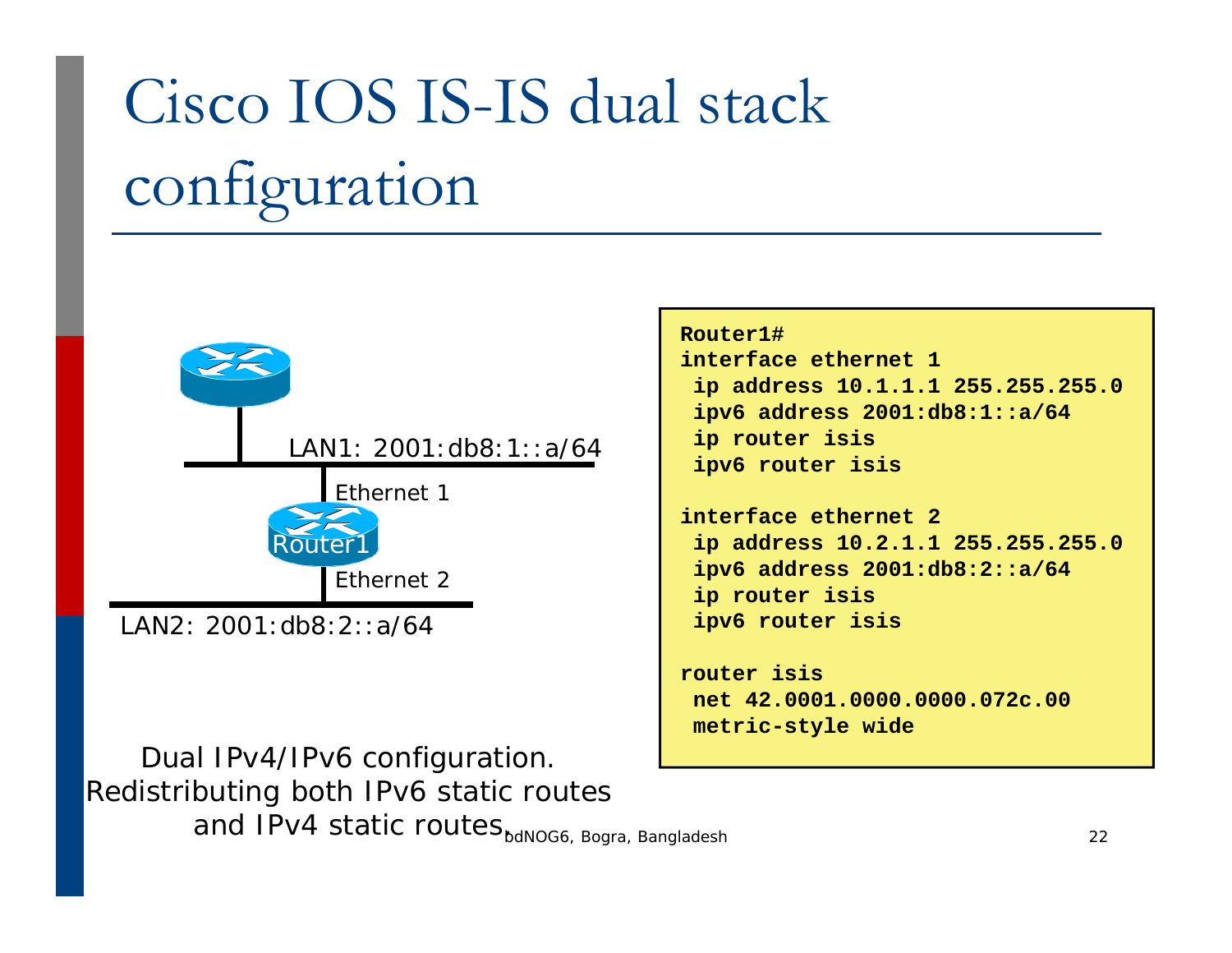# Multi-Protocol BGP for IPv6 – RFC2545

#### □ IPv6 specific extensions

- Scoped addresses: Next-hop contains a global IPv6 address and/or potentially a link-local address
- NEXT\_HOP and NLRI are expressed as IPv6 addresses and prefix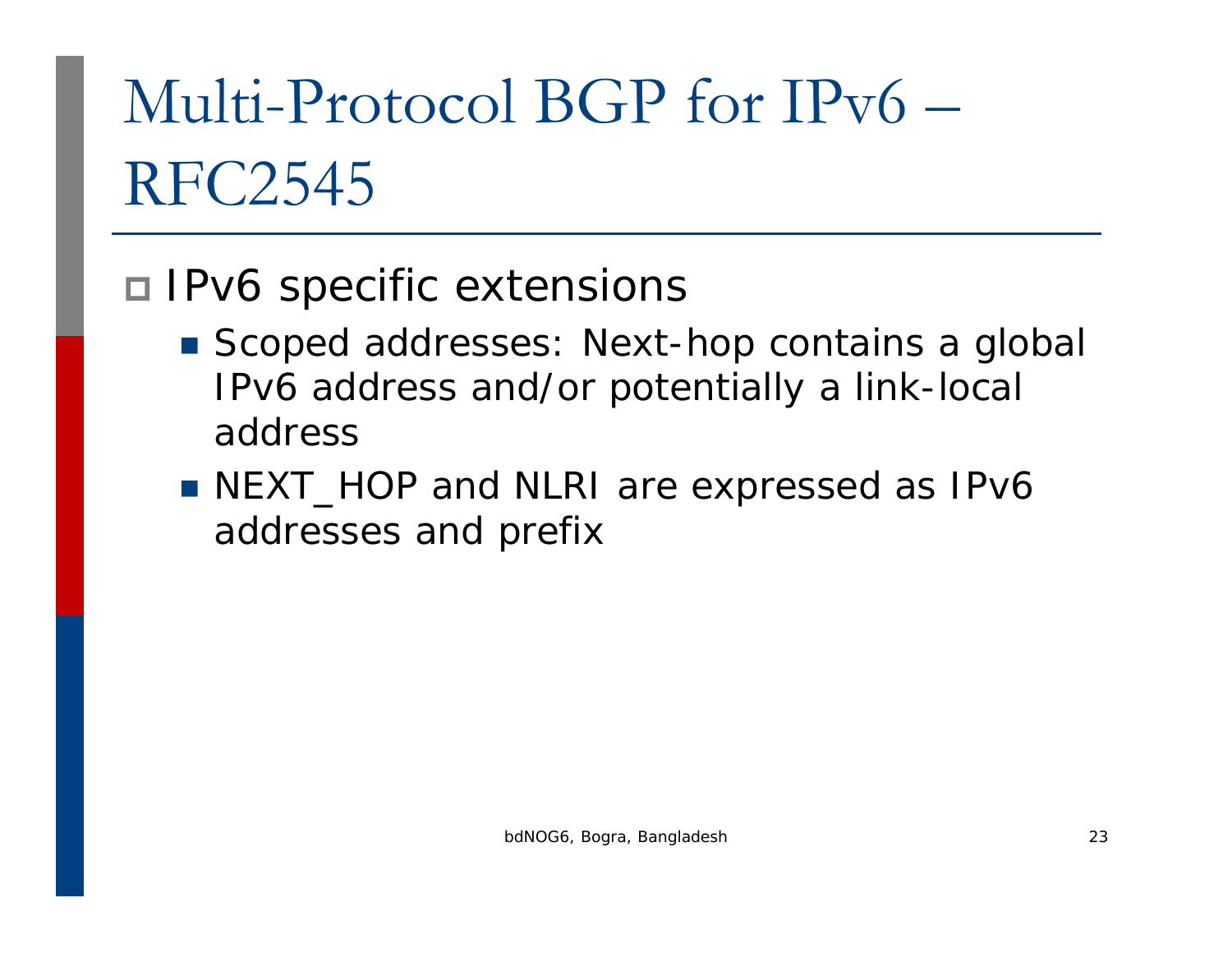### A Simple MP-BGP Session

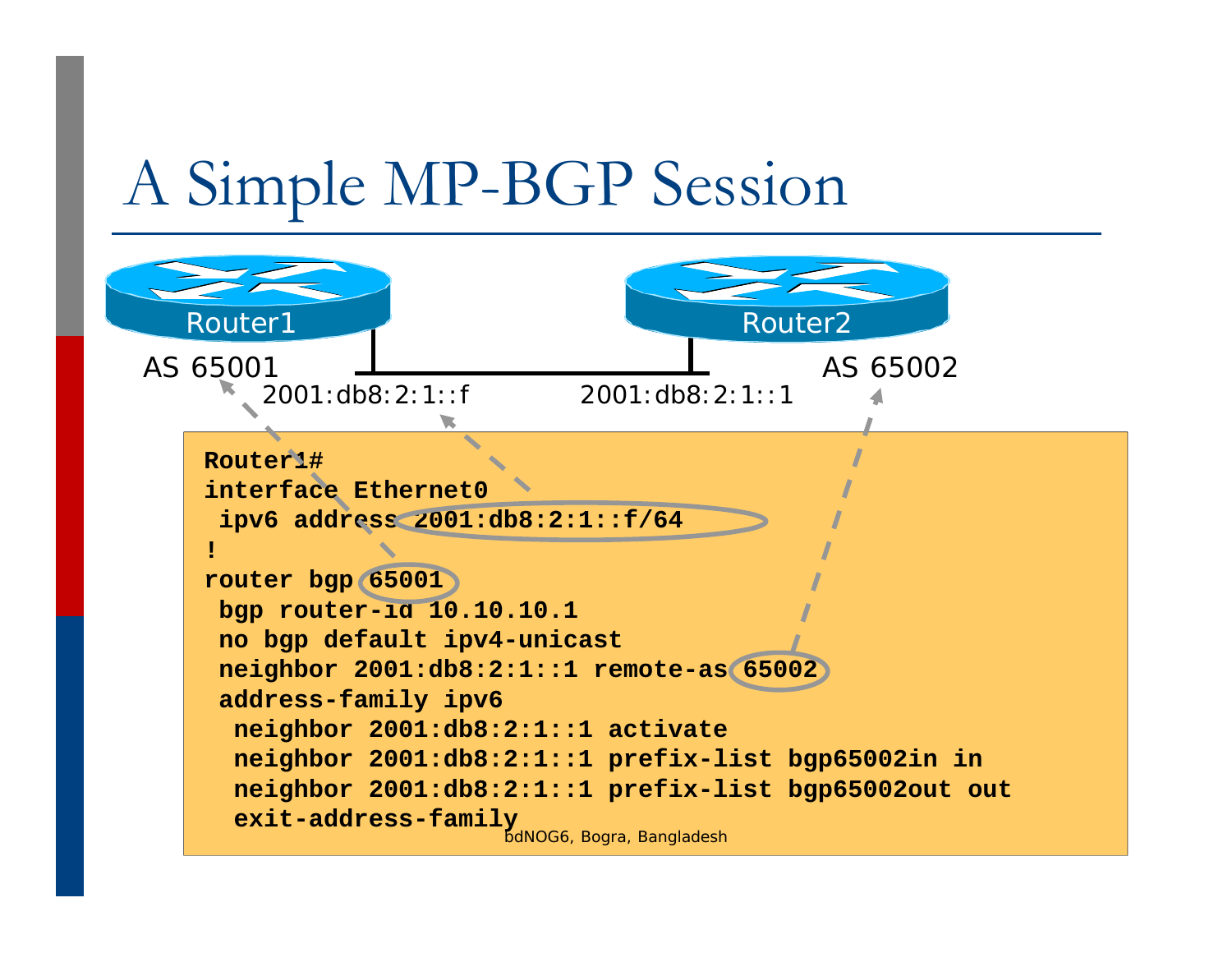# Routing Protocols for IPv6 Summary

- Support for IPv6 in the major routing protocols
- More details for OSPF, ISIS and BGP in separate presentations